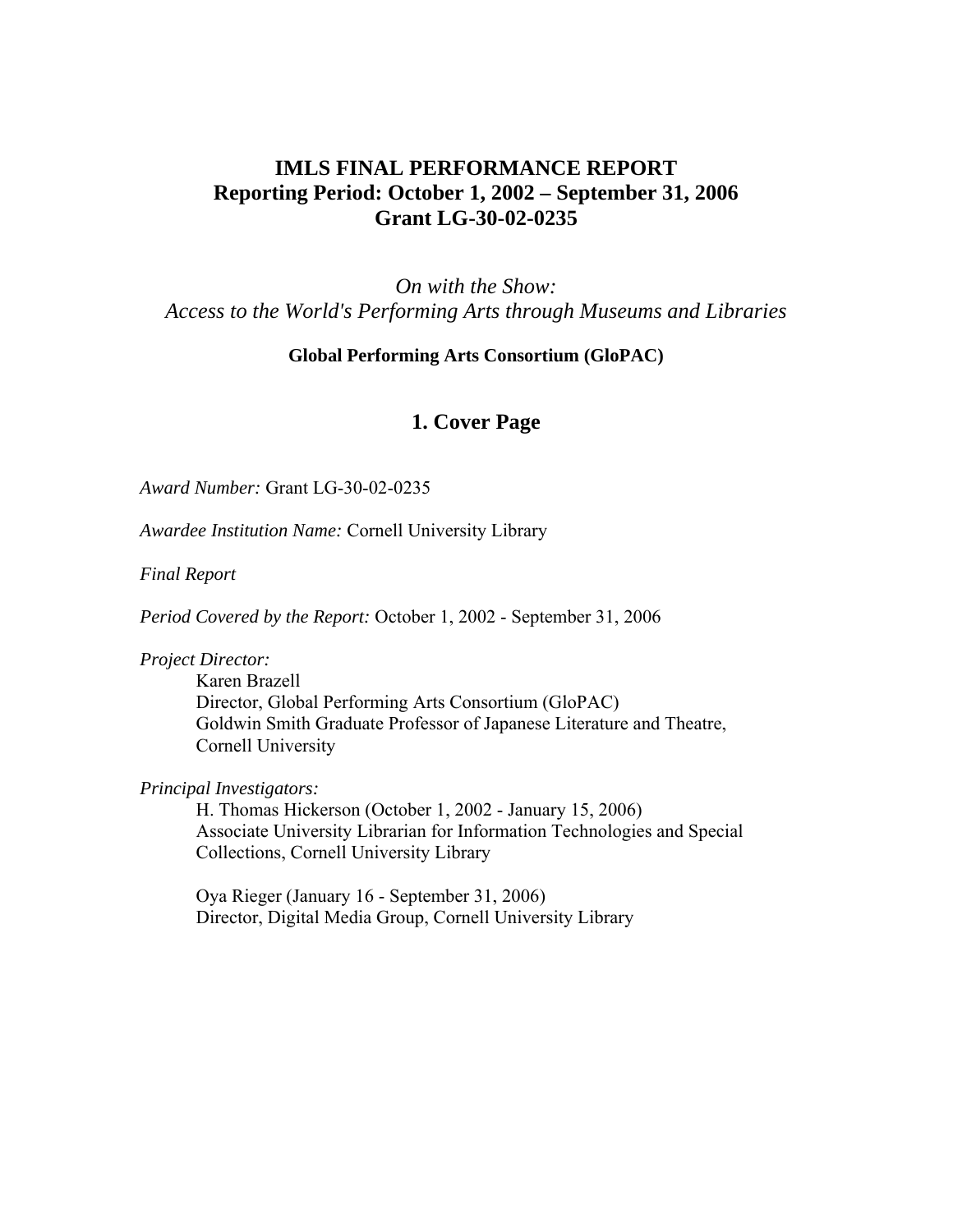# **2. Performance Description**

#### *a. Purposes of the project.*

- Develop a metadata structure for the performing arts that will have wide applicability and can serve as the foundation for international standards.
- Translate metadata fields consistently into English, Japanese, Chinese, Russian, and German as the basis for a truly transnational model.
- Make a subset of this metadata structure OAI harvestable.
- Redesign the Global Performing Arts Database (GloPAD) to express these metadata standards.
- Enable editors (those who enter data into GloPAD) to input and edit using native scripts as well as English.
- Create a series of tools—including data entry templates, information managers, an online help system, and special user interface features—to improve the functionality, robustness, and efficiency of the database, and to allow continuous expansion and updating, including translation, of the metadata set.
- Add 2,000 digital objects (including some video clips and 3-D images) to the database for their intrinsic value and to test the metadata, database design, data entry tools, and help system.
- Improve knowledge and skills of participating librarians, curators, and scholars in building a digital collection.
- Encourage organizations and individuals to join the Global Performing Arts Consortium (GloPAC) and enter materials into its database.

#### *b. Activities or services carried out with project funds to support the purposes of the project. If the project schedule has not been met, explain why and describe the steps being taken to return the project to its proposed schedule of completion.*

Our project schedule was successfully completed with the assistance of a one-year, costfree extension of our IMLS grant.

Grant staff divided into five teams (with some overlap) to concentrate on the development of metadata (Ann Ferguson, Rachel Howard, and Joshua Young), performing arts content (Karen Brazell, Joshua Young and Ann Ferguson), technology (Joshua Young, James Reidy, and Marcy Rosenkrantz), training and editing (Susan Specter and Karen Brazell), and administration (Thomas Hickerson and Karen Brazell). Each team had supplemental help and student assistants as required. The team leaders met together (some members virtually) on an average of once every six weeks to discuss progress and clarify priorities. We used a limited-access website (Internal Site) to manage development information, including personnel addresses and work schedules, reports, meeting agendas and minutes, work in progress, and useful links.

IMLS grant partners and other participating institutions selected material from their collections to be digitized and entered into the database as digital objects with full metadata, in two languages if the language of the performance was other than English. In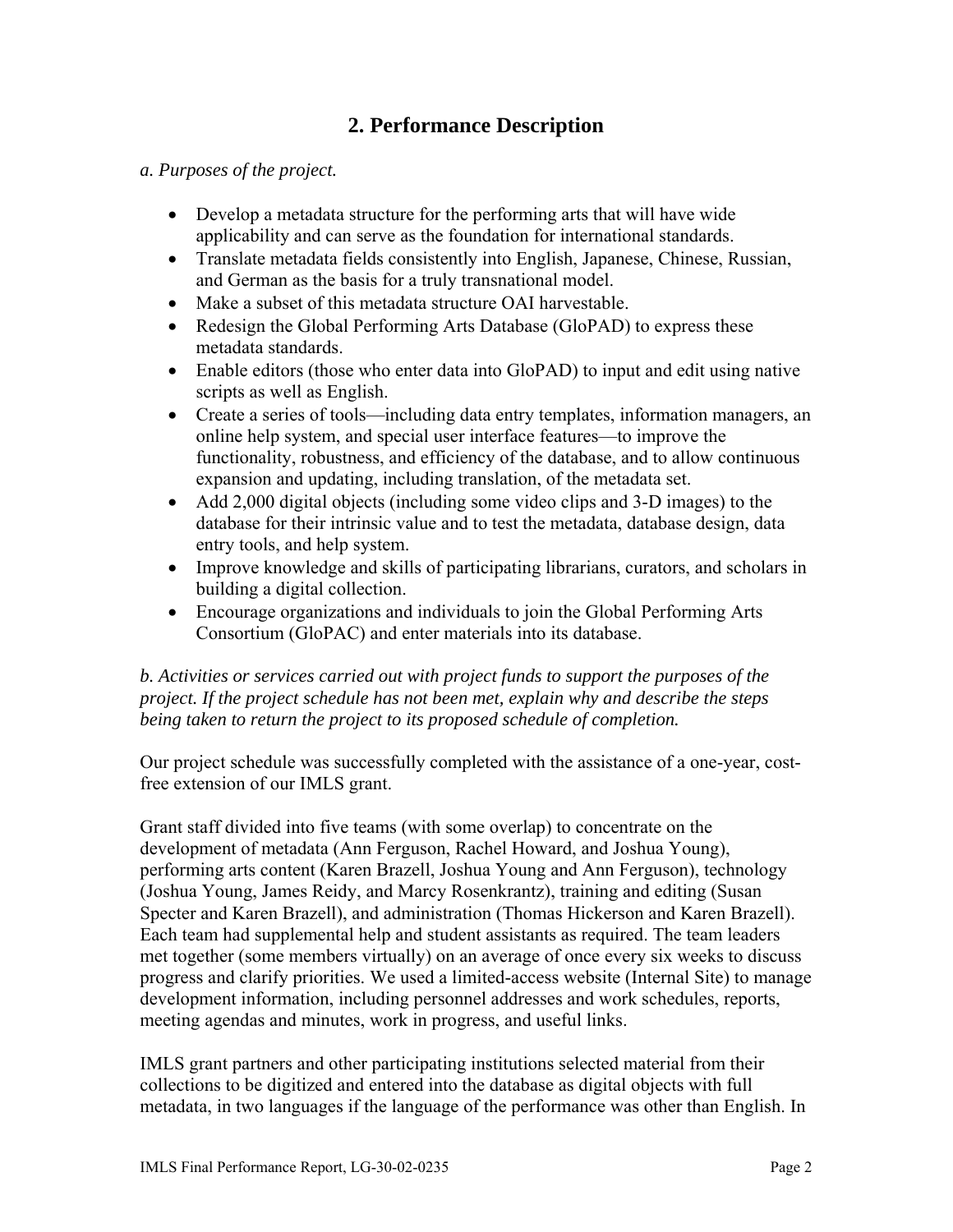the course of this grant we entered materials in English, Japanese, Chinese, Russian, and German. The editors who entered material were trained and supervised by our managing editor and trainer, Susan Specter. Feedback from these editors was used to improve the metadata schema and the various input tools.

#### **Major workshops and partners' meetings:**

Our regular communication was accomplished through e-mail, video conferencing, telephone, and conference calls; however, workshops and partners' meetings were essential for training, dissemination, and encouraging collaboration. All of these meetings (except for the IMLS assessment workshop) received support outside of the IMLS grant.

- February 7, 2003: Representatives of three IMLS grant partners (Karen Brazell from Cornell University; Ann Ferguson from the University of Washington; and John Reaves from the Gertrude Stein Repertory Theatre, NY) attended the IMLS assessment workshop, *Developing and Implementing Outcome-Based Measurement in IMLS Grant Projects*, in Washington, D.C.
- August 2003: Ann Ferguson was at Cornell for a series of meetings in August.
- September 2003: Karen Brazell went to Seattle to meet with librarians, curators, and scholars at the University of Washington. Lodging was provided by Washington participants.
- October 9, 2003: Metadata Consultants Workshop hosted by Columbia University (IMLS partner), with 10 participants including members of Columbia University Library, Yale University Library, University of Washington Library, NY Public Library for the Performing Arts, Performing Arts Data Service (University of Glasgow), and Cornell University. Our tentative ideas about the metadata structure were discussed and critiqued at length.
- April 28, 2004: GloPAD Training Workshop in Ithaca, NY. The 21 participants included representatives from all the IMLS partner institutions: San Francisco Performing Arts Library and Museum, Gertrude Stein Repertory Theatre, St. Petersburg State Museum of Theatre and Music, City Museum of New York, Columbia University, University of Washington, and Cornell University, as well as from Binghamton University and the National University of Singapore. Participants were given a detailed introduction to the database, and trained how to enter materials and to offer feedback.
- September 21-28, 2004: Nikolai Pesochinsky (representative of St. Petersburg State Museum of Theatre and Music) returned to Ithaca to spend an intensive week inputting material from the Russian archives. Working in the U.S. is much more efficient because he has only low band width in St. Petersburg. His lodging and board were contributed by local participants.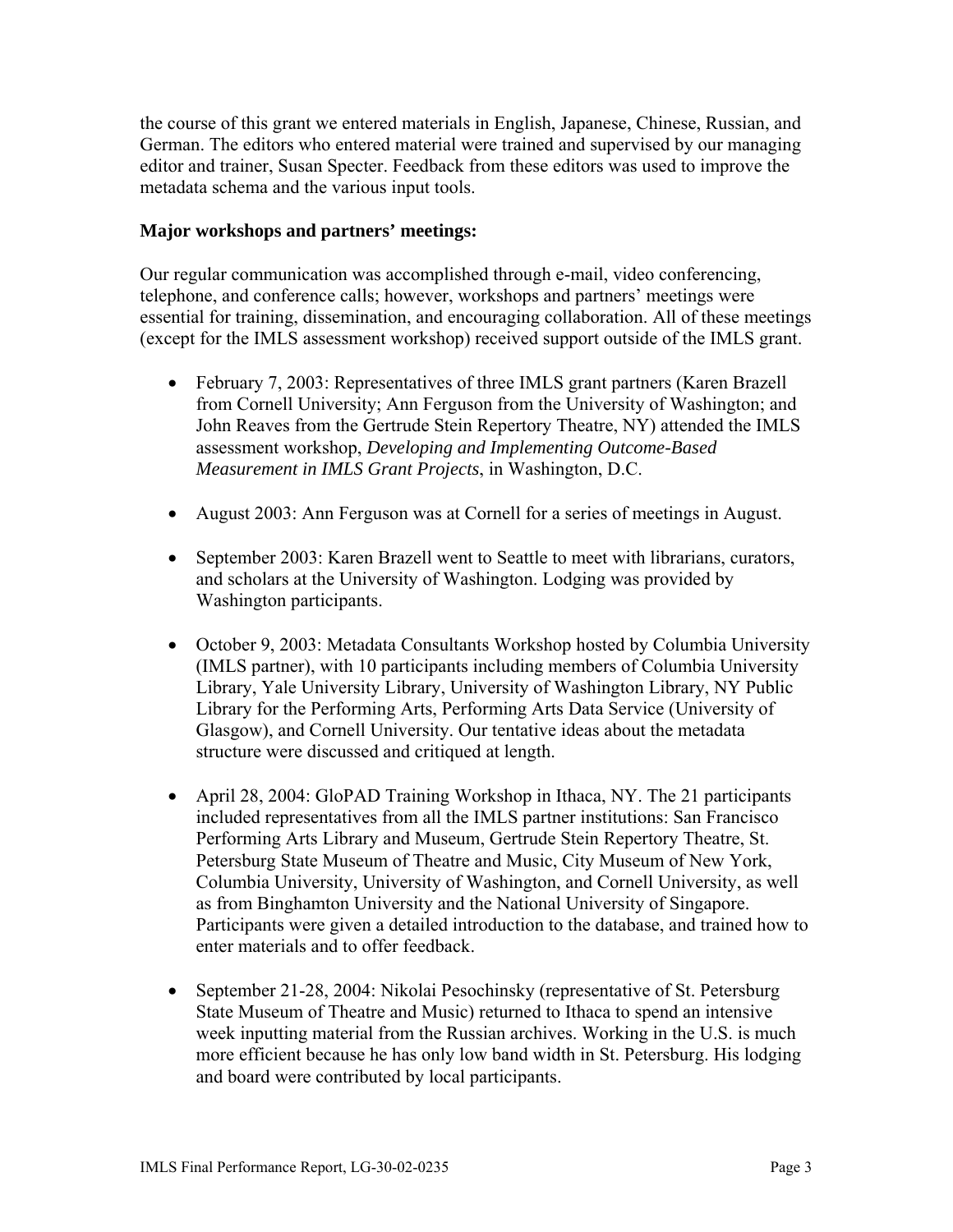- June 24-26, 2005: Workshop on developing an online Japanese Performing Arts Resource Center (JPARC) was held at the National University of Singapore (new GloPAC partner) and supported by the Japan Foundation. 17 participants from Singapore, Malaysia, Japan, Russia and the U.S. learned about GloPAD and discussed how it might be used to create Performing Arts Resource Centers (PARCS). (For details see [http://www.glopac.org/Jparc/Sing\\_workshop/Sing\\_agenda.htm\)](http://www.glopac.org/Jparc/Sing_workshop/Sing_agenda.htm) Based in part on the results of this workshop, GloPAC received a two-year NEH grant to develop JPARC starting June 1, 2006.
- September 5-10 2006: Week-long workshop in Ithaca with Reiko Yamanaka and Steve Nelson, representatives of Hōsei University (new GloPAC partner); Ann Ferguson (University of Washington); Monica Bethe (Otani University, Kyoto, Japan); and Karen Brazell, Joshua Young, and Susan Specter (Cornell University). All international travel and half of the lodging expenses were paid by Hōsei and Otani universities.
- September 17 2006: Twelve K-12 grade educators and out-reach directors from Ithaca, New Mexico, and New Jersey attended a workshop in Ithaca, which introduced GloPAD and discussed how GloPAC projects would be useful in K-12 classrooms. The participants will use GloPAD in their own work, and the ideas generated at the workshop will form the basis of a future proposal for a Teen PARC that will contain learning modules directed at elementary and secondary school educators and students. Out-of-state participants had private funding for their travel and lodging.

#### **Major benchmarks:**

- November 2002: Completion of migration of our database (GloPAD) from Access to Postgress with added Character Name and Character Type fields.
- November 2002: David Ruddy, Electronic Publishing Specialist in the Division of Library and Information Technologies (Cornell), and Marty Kurth, Head of Metadata Services in Central Technical Services (Cornell), evaluated GloPAD's existing metadata structure.
- December 2002: Consultant Paul Houle (Division of Library and Information Technologies, Cornell) wrote a technical summary of GloPAD and provided recommendations for future development.
- January 2003: Christopher London, Project Administrative Assistant (Cornell), developed the project's online Internal Site to include links to meeting minutes, the master calendar, grant timelines, reports by team members and consultants, and an archive of related documents and links.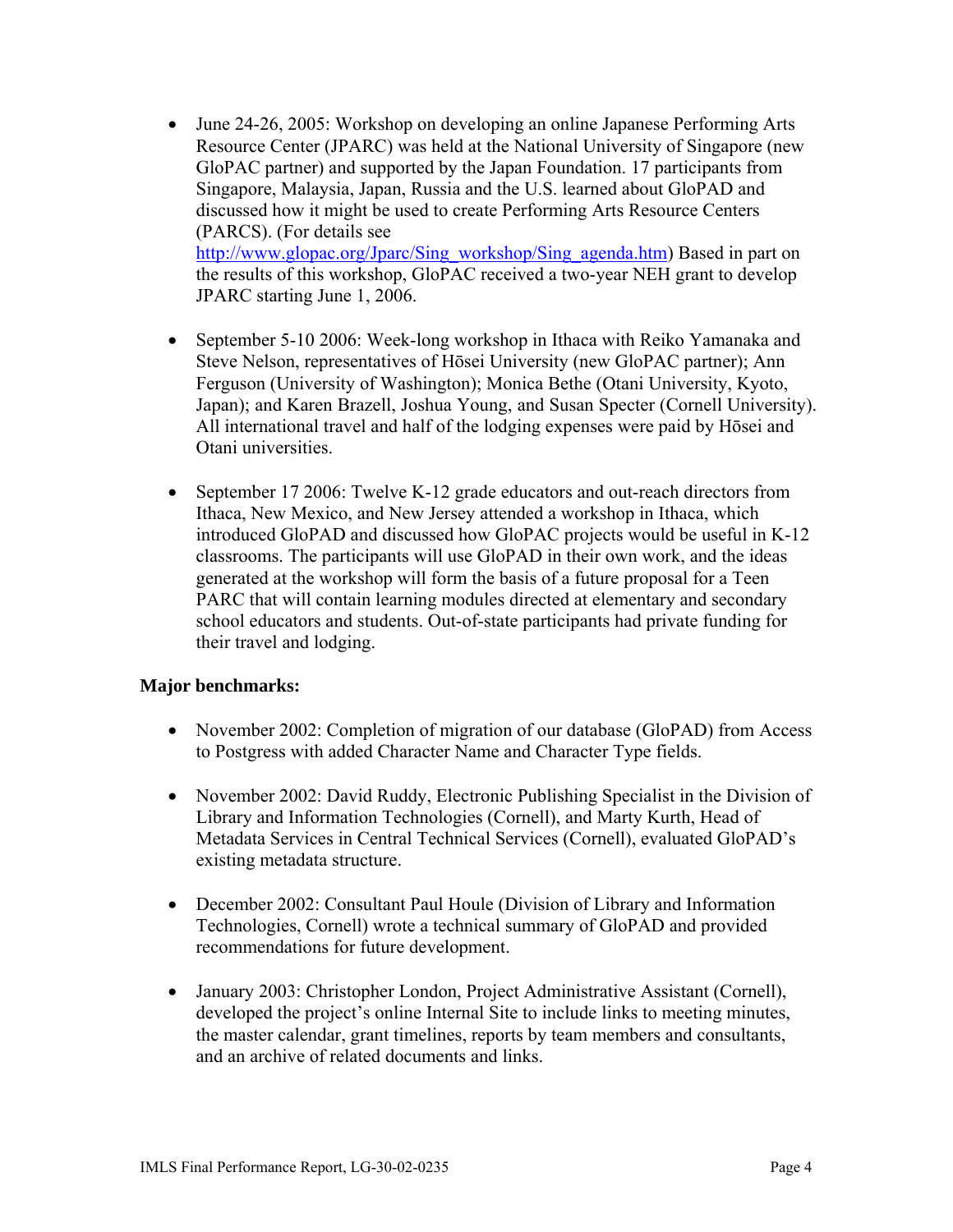- January 2003: Susan Specter, Managing Editor and Trainer (Cornell), completed the revision of a print version of the GloPAD training manual.
- February 2003: Recognizing the immediate need for the addition of multilingual functionality for our Russian and Japanese partners, the first priority for Derek Messie, Database Programmer, was to implement multilingual enhancement, which was then tested by Research Associate Joshua Young and our editors.
- July 2003: Ron Rice, Web Interface Designer/Programmer (Cornell), used PHP programming to complete an extensive overhaul of GloPAC's public website (www.glopac.org), with the assistance of Susan Specter and Ritsu Katsumata, Graphic Designer, Cornell University Library*.*
- August 2003: Susan Specter completed importing the MS Word version of the GloPAD training manual into RoboHelp, creating navigation links between sections and developing a new table of contents.
- May 2004: In collaboration with consultants from IMLS Partner Gertrude Stein Repertory Theater, as well as Joshua Young and Kari Smith (Metadata Archivist, Cornell), Derek Messie implemented functionally to enter complex media objects into the database. These are media objects that rely on multiple digital files in order to display their contents (e.g., 3-D models).
- June 2004: Implementation of multilingual functionality within the GloPAD Editors Interface was completed, and editors proficient in Japanese and Russian began testing it under the direction of Joshua Young.
- July 2004: Kari Smith created the first version of the *Application Profile for the GloPAD Metadata Schema*, which defines the metadata elements and maps them to Dublin Core.
- August-December 2004: Derek Messie merged the old GloPAD into the new, and restructured GloPAD based on our new metadata structure designed by Rachel Howard (Metadata Archivist, University of Washington), Ann Ferguson, Josh Young, Karen Brazell, Susan Specter, Eleanor Brown (Technical and Digital Archivist, Division of Rare and Manuscript Collections, Cornell University Library), and Kari Smith.
- September 2004: A redesigned GloPAD Editors Interface, designed by Rachel Howard, Joshua Young, Ann Ferguson, Karen Brazell, and Susan Specter, and implemented by James Reidy, Kylie Blalock (Cornell University Library), and Shin-Woo Kim (Cornell University Library), went live. A basic search engine was constructed by Paul Houle.
- March 2005**:** The new Public Interface [\(www.glopad.org\)](http://www.glopad.org/), designed by Melissa Kuo (Cornell University Library) and Joshua Young, and implemented by James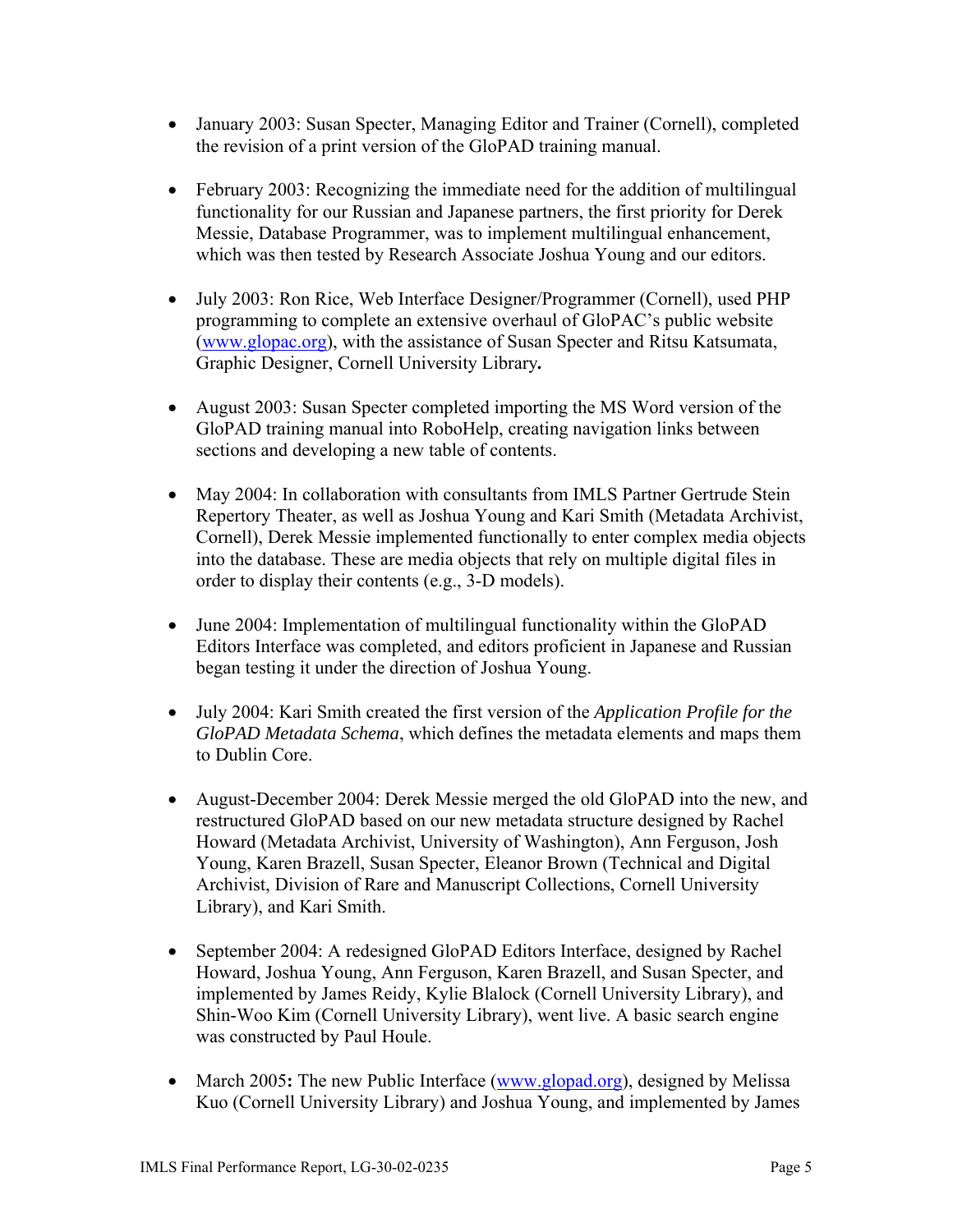Reidy, went live. This display of the more fully relational database, based on our new metadata structure, enables the general public to see our unified database with multilingual displays in English, Russian, Japanese, Chinese, and German.

- October 20, 2005: OAI harvesting mapped to Dublin Core was available for beta testing under the supervision of Joshua Young.
- April 14, 2006**:** Paul Houle moved the GloPAD database and interfaces onto a production server (arts-lib).
- April 27, 2006: We received validation confirmation for OAI compliance. See <http://re.cs.uct.ac.za/>and select "Global Performing Arts Database (GloPAD)" from the "Select from list" pull-down menu.
- May 20, 2006: A clone function was added to the GloPAD Editors Interface, which allows editors to copy an existing record bundle of information to a new digital object.
- August 15, 2006: Bulk upload system developed by Paul Houle went live. This enables editors to enter a large number of digital objects with up to 150 fields of identical information, and five individualized fields, at one time. This reduces both the cost of inputting images and the probability of mistakes.

#### **Dissemination activities:**

Although the majority of our dissemination activities occurred in 2005, the third year of our grant, we began to disseminate information early in the grant period and have continued even after our grant has expired.

- October 2003: Presentation by Karen Brazell entitled "On with the Show: Creating Digital Resources for a Global Audience," at the Theatre Library Association's Symposium on "Performance Documentation and Preservation in an Online Environment" at the New York Public Library for the Performing Arts in New York City. Later published in print (see list of publications under Output).
- November 2003: Presentation by H. Thomas Hickerson entitled "All the World's" a Stage: Creating a Global Performing Arts Database," at the Joint Meeting of IMLS and NSF Project Directors in Washington, DC.
- November 2004: Nikolai Pesochinsky gave a GloPAC presentation at an international symposium on "Arts and Documentation" in Seoul, South Korea.
- January 2005: Karen Brazell presented a poster session at the 3rd annual "Hawaii" International Conference on Arts and the Humanities."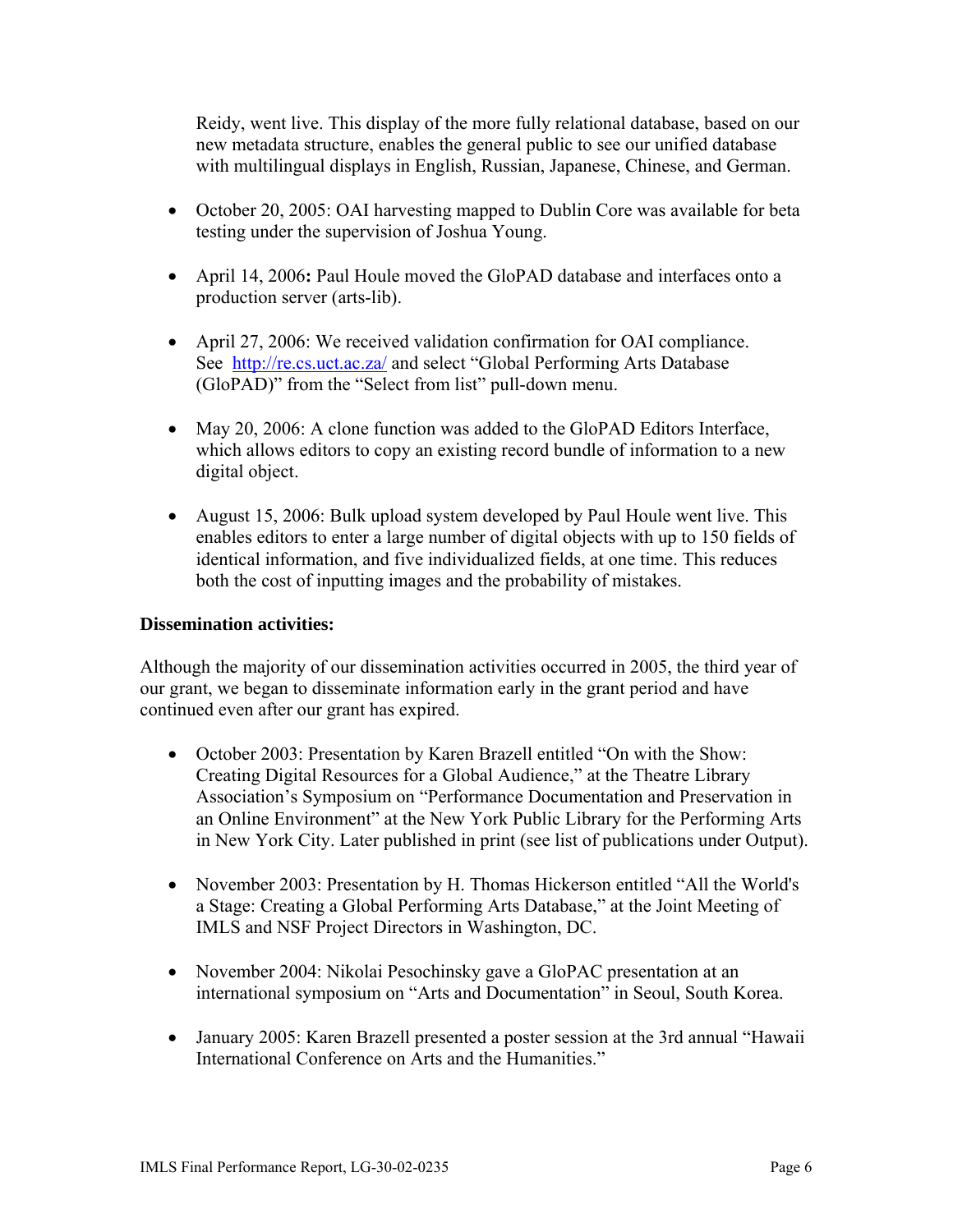- March 2005: Professor Marvin Carlson, GloPAC advisor, attended a Dublin conference on "National Theatres in Europe" and solicited contributors to GloPAC.
- March 2005: Karen Brazell attended a conference entitled "Translations and Transformations: The Heike Monogatari in Noh" at Washington University, St. Louis, MO, where she distributed GloPAC information, signed up new advisors for GloPAC (Hare and Watson), and met with Hōsei University partners.
- April 2005: Ann Fergurson gave a poster session at the Association of College and Research Libraries' 12th National Conference in Minneapolis.
- April 2005: GloPAC demonstration at University of Washington Digital Initatives' Open House by Ann Ferguson.
- April 2005: Joshua Young gave a poster session at the annual conference of The Association for Asian Studies, Chicago.
- April 2005: GloPAD demonstration by Ann Ferguson at the "Museums and the Web" Conference in Vancouver, B.C.
- April 2005: "Digital Dialogue" presentation on GloPAD at the University of Washington Library by Rachel Howard, Carolyn Dunford (Washington) and Ann Ferguson.
- April 2005: Marvin Carlson gave the keynote speech in Lisbon at a conference on "Theatre Studies in the Age of Technology." His talk included a presentation on GloPAD.
- June 2005: Poster session by Rachel Howard at the American Library Association's Annual Conference in Chicago, entitled "The Global Performing Arts Database: Creating a Metadata Standard for the Performing Arts."
- July 2005: GloPAC panel presentation/demonstration by Ann Ferguson at the Association for Theatre in Higher Education's annual conference in San Francisco.
- July 2005: GloPAC demonstration by Joshua Young at the Association for Asian Performance Annual Conference in San Francisco.
- September 2006: Poster session by Ann Ferguson and Karen Brazell at "Digital" Resources for the Humanities and Arts (DRHA)" at Dartington College of Arts, U.K.
- April 2007: Presentation by Joshua Young entitled "GloPAD: Making Metadata Work for the Study of the Performing Arts," at the Cornell University Library Metadata Working Group's monthly meeting.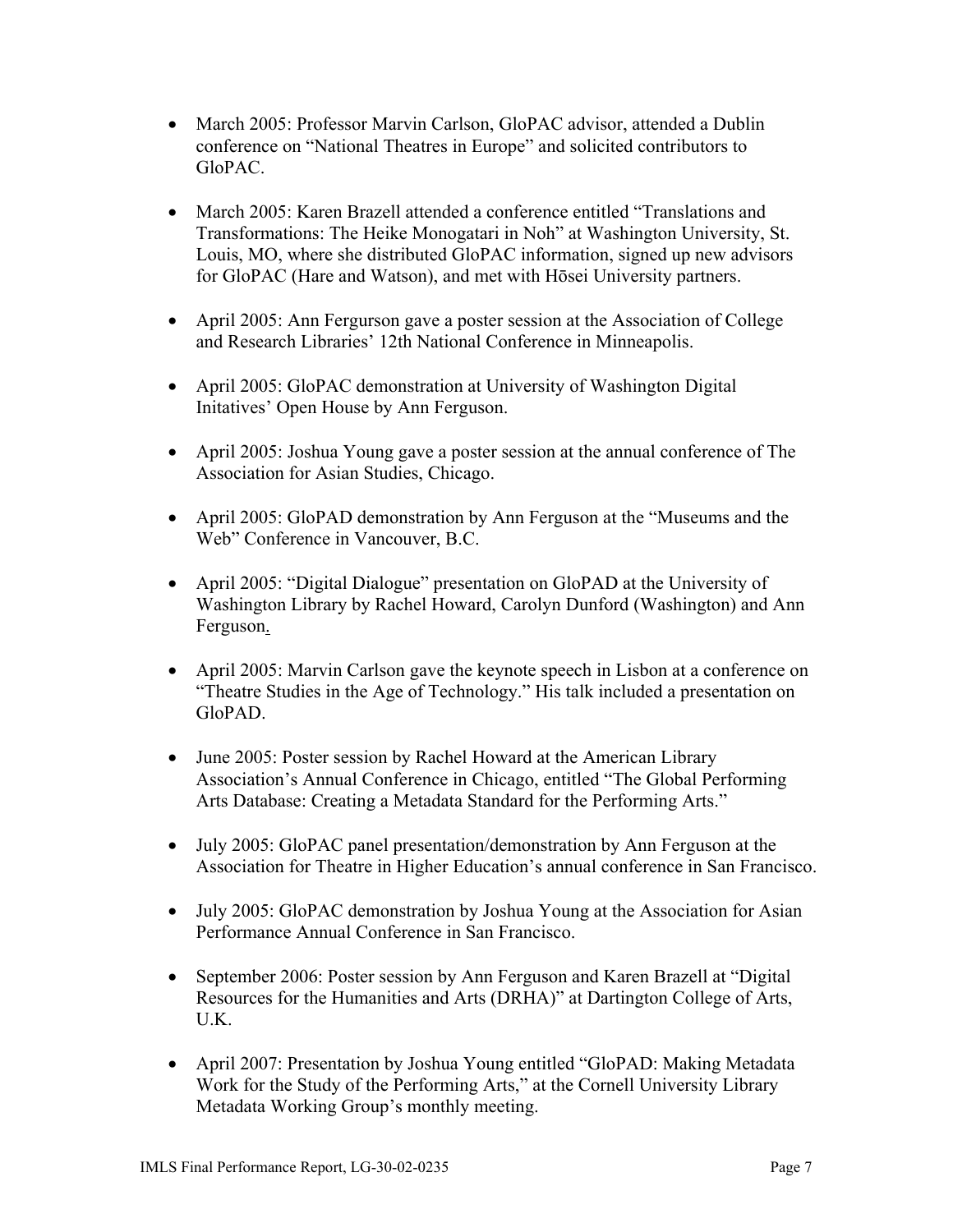*c. Outputs of the project activities or services to support the purposes of the project. Explain what documentation is used to report the outputs.* 

The culmination of our work is visible in the two interfaces of our online database (GloPAD): the Editors Interface at<http://www.glopad.org/ei/>(to browse the interface, log in using "demo" for both user name and password) and the Public Interface at [www.glopad.org.](http://www.glopad.org/) For current information about the activities of the consortium (GloPAC), see [www.glopac.org.](http://www.glopac.org/)

#### **Specific outputs:**

- Metadata standards for the performing arts were created and disseminated through oral presentations (above) and publications (below). We have mapped this metadata set to other standards using an application profile, and have made this application profile available online at <http://www.glopac.org/about/ApplicationProfile5-1.pdf>). The metadata standard has been put into practice in an online database that is generating an unusually large amount of descriptive metadata, in several languages, entered by specialized librarians, scholars, and curators.
- The metadata fields and the current lists of controlled vocabulary are now available in English, Japanese, Russian, Chinese, and German translations.
- OAI harvesting of a Dublin Core subset of the metadata was made available online. This allows the basic record information within GloPAD to be widely distributed by the OAI community, bringing some of the performing arts metadata to the general digital archives world as well as leading researchers back to the more robust metadata of GloPAD's Public Interface. For an example of this in action, go to OAIster [\(http://www.oaister.org/](http://www.oaister.org/)) and search on "glopad."
- An expanded and revised GloPAD was developed based on the metadata structure we created. It was created in a PostgreSQL database management system with an application logic layer using Hypertext Processor (PHP), a server-side scripting language for creating Web content. The relational database is highly scalable, while the PHP application layer uses page templates that make development and maintenance of the database interfaces much more efficient by dividing content from application logic.
- An Editors Interface was created to enable authorized librarians, curators, and scholars to enter digital objects with thumbnails and full metadata into the database in an efficient manner. The interface allows information to be input in several languages and allows for metadata administration such as the editing and updating of controlled vocabularies used in the system. Furthermore, the use of Unicode encoding throughout the database and its interfaces allows Web-based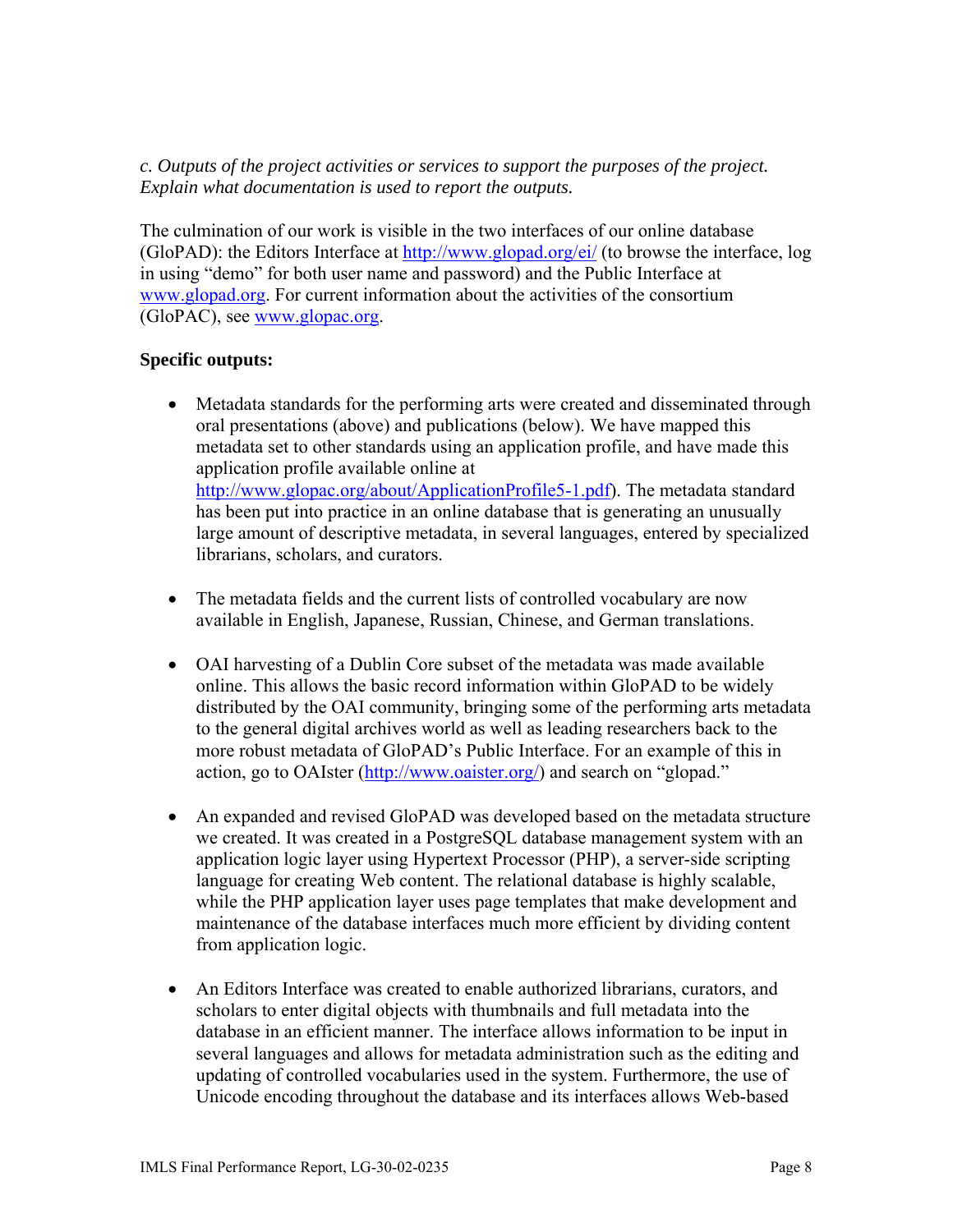authoring, updating, and display of metadata across the globe in various language and computer environments.

- Lists of controlled vocabulary were created for over twenty-five fields, with an additional fifteen "seeded" lists that are designed to expand through monitored processes. Most of these vocabularies have been translated into English, Japanese, Russian, Chinese, and German. Editors offer suggestion for new entries, which are then vetted by supervisors, and entered in the official lists.
- A comprehensive online help system was created in RoboHelp and made available on the Editors Interface to enable users to read through the whole or sections of the training manual, or to access help for any template or field as they are inputting objects and information.
- A clone system was developed to enable editors to reuse a page of information when they are entering related digital objects.
- A bulk system was developed that allows editors to enter an unlimited number of digital objects and all the common information about them at one time. For example, when entering a series of photographs or video clips from a performance, the editor need only enter data about the photographer, repository, credits, and permissions, as well as information about the place, piece, production, and persons involved, a single time.
- 2,389 new digital objects were added to GloPAD with descriptive metadata in English and another language if pertinent. These digital objects include photographs, drawings, video clips, and 3-D objects, and were contributed by the six formal IMLS partners and four other participating institutions.

| <b>IMLS Partner Institution</b>        | <b>Promised</b> | <b>Delivered</b> |
|----------------------------------------|-----------------|------------------|
| Cornell                                | 100             | 229              |
| Gert Stein                             | 100             | 74               |
| <b>MCNY</b>                            | 100             | 100              |
| <b>SFPALM</b>                          | 100             | 100              |
| St. Petersburg                         | 1,000           | 1,036            |
| Washington                             | 100             | 124              |
|                                        |                 |                  |
| <b>Other Participating Institution</b> |                 |                  |
| <b>Binghamton</b>                      | 100             | 102              |
| Columbia                               | 135             | 239              |
| Hōsei                                  | 0               | 281              |
| Singapore                              | 100             | 104              |
| Undetermined                           | 165             |                  |
|                                        |                 |                  |
| <b>Totals</b>                          | 2,000           | 2,389            |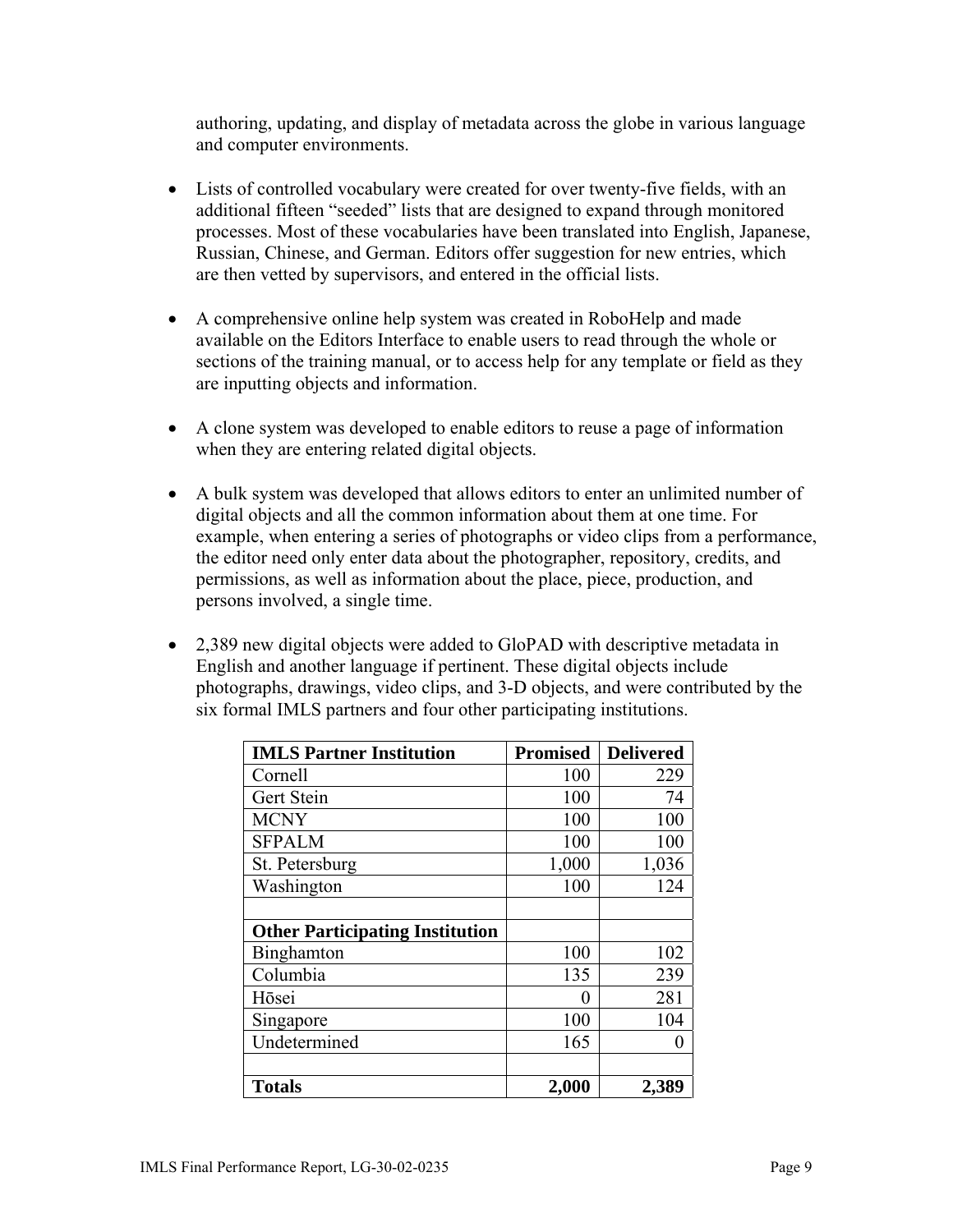- Large amounts of new multilingual background data were added to GloPAD, including over 1,000 new Person records, over 300 Production records, and over 350 new Piece records.
- A multilingual Public Interface for GloPAD has been built. This interface features record pages for digital objects as well as for piece, person, and production descriptive metadata, with all types of records linked together through complex paths of association based in a metadata standard specific to the performing arts. This Public Interface also features several kinds of discovery techniques, from a simple keyword search to category browsing.

As part of our subsequent grant by NEH, we have also been able to add a search feature through the Public Interface that handles language scripts for Japanese and Russian. This feature has been added by configuring the public site to be properly indexed by a Google search appliance. Using this search one can discover contextual keywords in any of the record pages available on the public site. For an example of this search see [http://www.glopad.org/pi/search\\_browse.php?q=%E4%B8%80%E5%8A%9B%E8%8C](http://www.glopad.org/pi/search_browse.php?q=%E4%B8%80%E5%8A%9B%E8%8C%B6%E5%B1%8B) [%B6%E5%B1%8B](http://www.glopad.org/pi/search_browse.php?q=%E4%B8%80%E5%8A%9B%E8%8C%B6%E5%B1%8B), which is a search results page for the Japanese text string "ichiriki" chaya," the name of a scene from the famous Japanese play *Kanadehon Chûshingura*.

### **Publications:**

- Karen Brazell, "GloPAC: Creating Digital Resources for a Global Audience," *Performance Documentation and Preservations in an Online Environment*, edited by Kenneth Schlesinger with Pamella Bloom and Ann Ferguson. *Performing Arts Resources,* vol. 24: Theatre Library Association, 2004, pages 22-29.
- Rachel Howard et. al., "Documenting a Metadata Standard for the Performing Arts: An Application Profile for the Global Performing Arts Database (GloPAD)," Cornell Digital Repository, Internet-First University Press, <http://hdl.handle.net/1813/3215>, June 20, 2006. (Explains the implementation of the metadata standards for GloPAD.) Viewed 3,274 times by May 1, 2007.
- Joshua Young, "On Metadata: Performing Arts Materials In Our Digital World," in Cornell Digital Repository, Internet First University Press, <http://hdl.handle.net/1813/3214>, June 20, 2006. (Describes for non-information technology people the metadata structure on which this system is based and how this structuring relates to the study of performing arts). Viewed 735 times by May 1, 2007.
- Joshua Young and Robert Ochshorn, "Creating Video For An Online, Multilingual Database," Cornell Digital Repository, Internet First University Press, [http://hdl.handle.net/1813/3341,](http://hdl.handle.net/1813/3341) July 25, 2006. Viewed 1,158 times by May 1, 2007.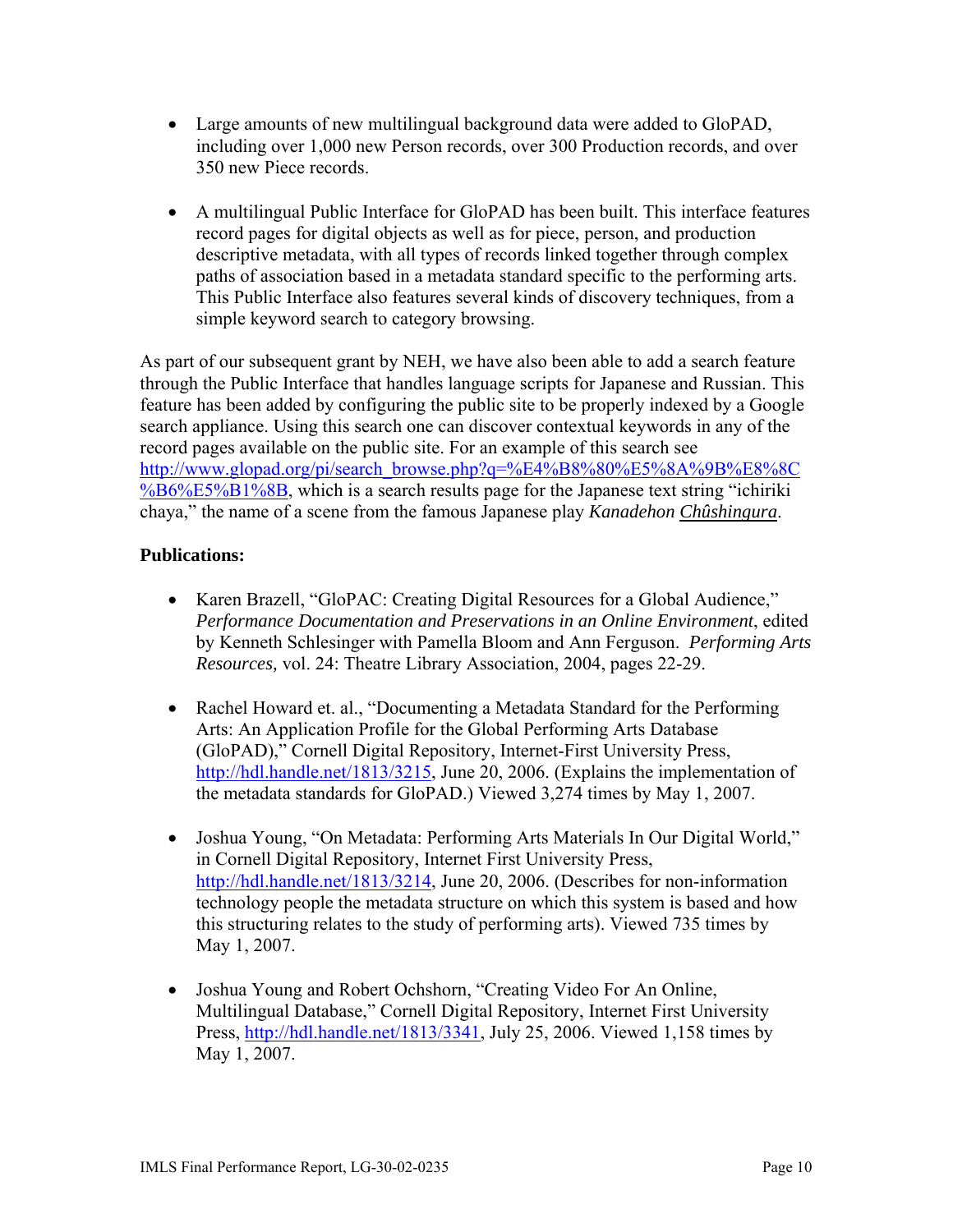• Paul Houle, "The Global Performing Arts Database," Cornell Digital Repository, <http://hdl.handle.net/1813/3477>, August 28, 2007. (Describes the architecture, software, and software engineering practices used in the development of GloPAD.) Viewed 1,132 times by May 1, 2007.

#### *d. Outcomes of the project activities or services to support the purposes of the project. Explain what documentation is used to report the outcomes.*

The most important outcome of our activities is that GloPAD (the database that expresses our work under this grant) has been so successful that it is continuing to grow with external support after the end of IMLS support. See section e. below for details.

#### **Additional outcomes:**

- Metadata standards have attracted broad interest. This is evident from comments and questions at disseminations and other events and from the raw quantitative information that shows that the four digital publications listed above were viewed 6,299 times during the first seven to nine months that they were available online. These statistics are from Cornell Digital Repository reports.
- Our OAI harvesting system is used approximately 100 times each month, with its repository viewed an average of 300 times each month in 2007.
- GloPAD has had an increasing number of viewers. Statistics for the unique visitors per month, as calculated by the AWSTAT server log statistics calculator are as follows: (No valid statistics are available for September and October 2006, because a move to a new server machine disabled the logging program. The large increase for 2007 is the result of registering our public site with Google by submitting site maps and other information that allowed the Google indexing to read the thousands of dynamic pages generated by our public site.)

June-August 2006 averaged 1080 unique viewers per month.

November-December 2006 averaged 1965 unique viewers per month.

January-April 2007 averaged 5463 unique viewers per month.

• Many important websites now reference GloPAC. The following is a brief sample of this variety (none of these organizations are current GloPAC participants).

> New York Public Library: "Best of the Web>Performing Arts>General Resources" [http://www.nypl.org/links/index.cfm?Trg=1&d1=52&d3=General%20Res](http://www.nypl.org/links/index.cfm?Trg=1&d1=52&d3=General%20Resources) [ources](http://www.nypl.org/links/index.cfm?Trg=1&d1=52&d3=General%20Resources)

Council of Europe: "Cultural Cooperation"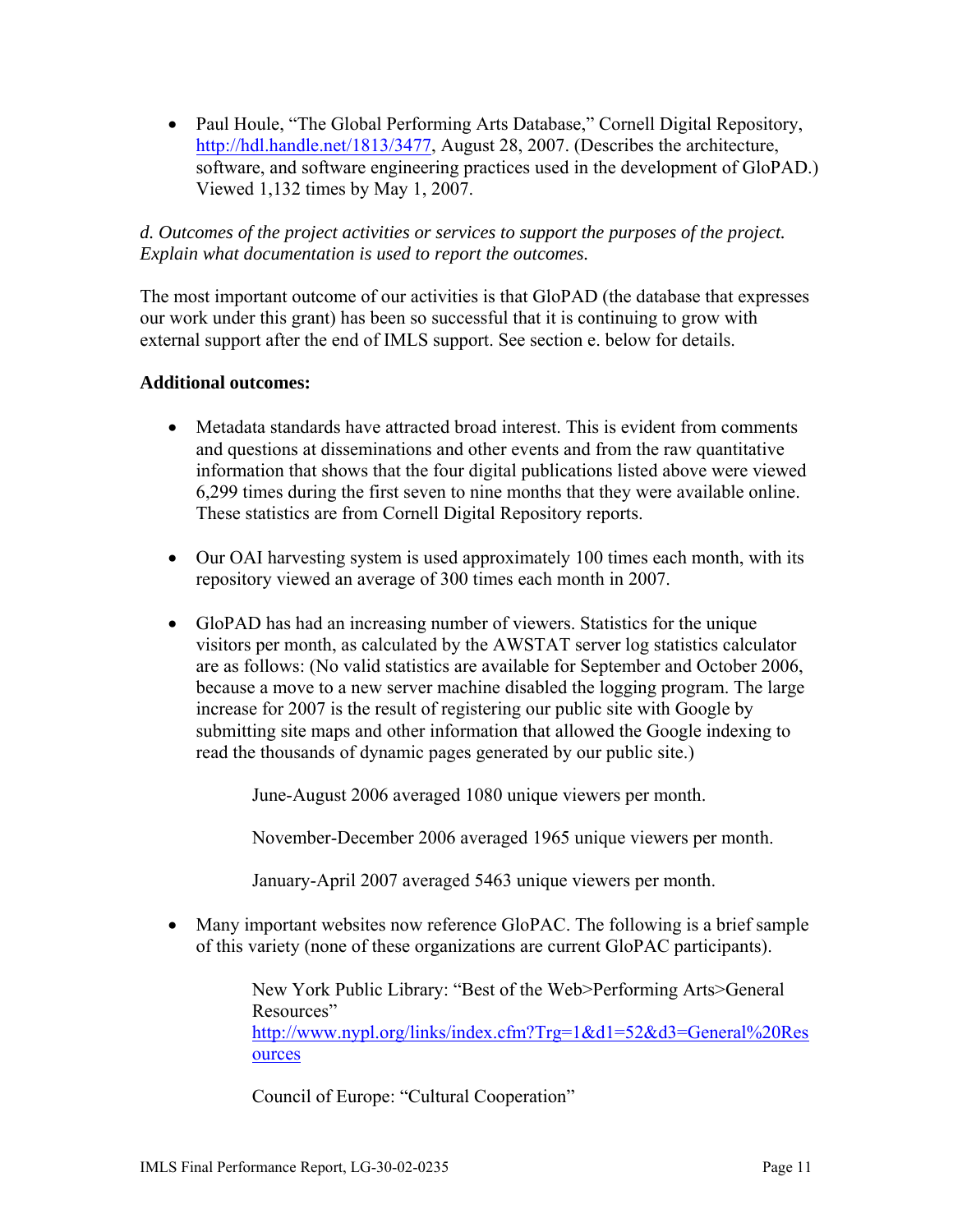http://www.coe.int/t/e/cultural\_co%2Doperation/culture/resources/culture doc/databases.asp#P408\_24402 (Scroll down to "Performing Arts.")

The Scout Report: "Research and Education" <http://scout.wisc.edu/Reports/ScoutReport/2005/scout-051014-re.php> (Scroll down to see GloPAC entry.)

Google: "TopReferences/Dictionaries" [http://www.google.com/Top/Reference/Dictionaries/World\\_Languages/J/J](http://www.google.com/Top/Reference/Dictionaries/World_Languages/J/Japanese/) [apanese/](http://www.google.com/Top/Reference/Dictionaries/World_Languages/J/Japanese/) (Scroll down to "Glossary of Japanese Theatre Terms.")

OCLC Digital Preservation and Online Resource Center: Spotlights [http://digitalarchive.oclc.org/da/ViewObjectMain.jsp;jsessionid=84ae0c5f](http://digitalarchive.oclc.org/da/ViewObjectMain.jsp;jsessionid=84ae0c5f824089c6dad97b9d469c92df818f8fbd6b2e?fileid=0000016179:000000676878&reqid=58) [824089c6dad97b9d469c92df818f8fbd6b2e?fileid=0000016179:00000067](http://digitalarchive.oclc.org/da/ViewObjectMain.jsp;jsessionid=84ae0c5f824089c6dad97b9d469c92df818f8fbd6b2e?fileid=0000016179:000000676878&reqid=58) [6878&reqid=58](http://digitalarchive.oclc.org/da/ViewObjectMain.jsp;jsessionid=84ae0c5f824089c6dad97b9d469c92df818f8fbd6b2e?fileid=0000016179:000000676878&reqid=58)

Intute: "Arts and Humanities" [http://www.intute.ac.uk/artsandhumanities/cgi](http://www.intute.ac.uk/artsandhumanities/cgi-bin/fullrecord.pl?handle=artifact6449)[bin/fullrecord.pl?handle=artifact6449](http://www.intute.ac.uk/artsandhumanities/cgi-bin/fullrecord.pl?handle=artifact6449)

The Canadian Heritage Information Network (CHIN) <http://www.chin.gc.ca/English/index.html> (Type in "GloPAD")

Aardvark: Recommended: Asian Resources for Librarians [http://www.aardvarknet.info/user/subject26/index.cfm?word=glopad&rela](http://www.aardvarknet.info/user/subject26/index.cfm?word=glopad&relation1=and&subject=%25&relation2=and&country=%25) [tion1=and&subject=%25&relation2=and&country=%25](http://www.aardvarknet.info/user/subject26/index.cfm?word=glopad&relation1=and&subject=%25&relation2=and&country=%25)

Open DOAR: Directory of Open Access Repositories [http://www.opendoar.org/find.php?format=full&search=Global%20Perfor](http://www.opendoar.org/find.php?format=full&search=Global%20Performing%20Arts%20Database&title=SUPPRESS) [ming%20Arts%20Database&title=SUPPRESS](http://www.opendoar.org/find.php?format=full&search=Global%20Performing%20Arts%20Database&title=SUPPRESS)

National Digital Archives Program, Taiwan [http://content.ndap.org.tw/main/links\\_detail.php?links\\_id=329](http://content.ndap.org.tw/main/links_detail.php?links_id=329)

- Librarians and curators from five of the IMLS partners and four other institutions were able to successfully enter full metadata in one or two languages. Evidence of this can be seen by looking at their entries in GloPAD.
- Support for GloPAC outside of the IMLS grant is evident by the number of institutions and individuals who have contributed to our project during the IMLS grant period:

The Japan Foundation provided (though the National University of Singapore) a grant of approximately US\$20,000 to hold the GloPAC workshop in Singapore in May 2005.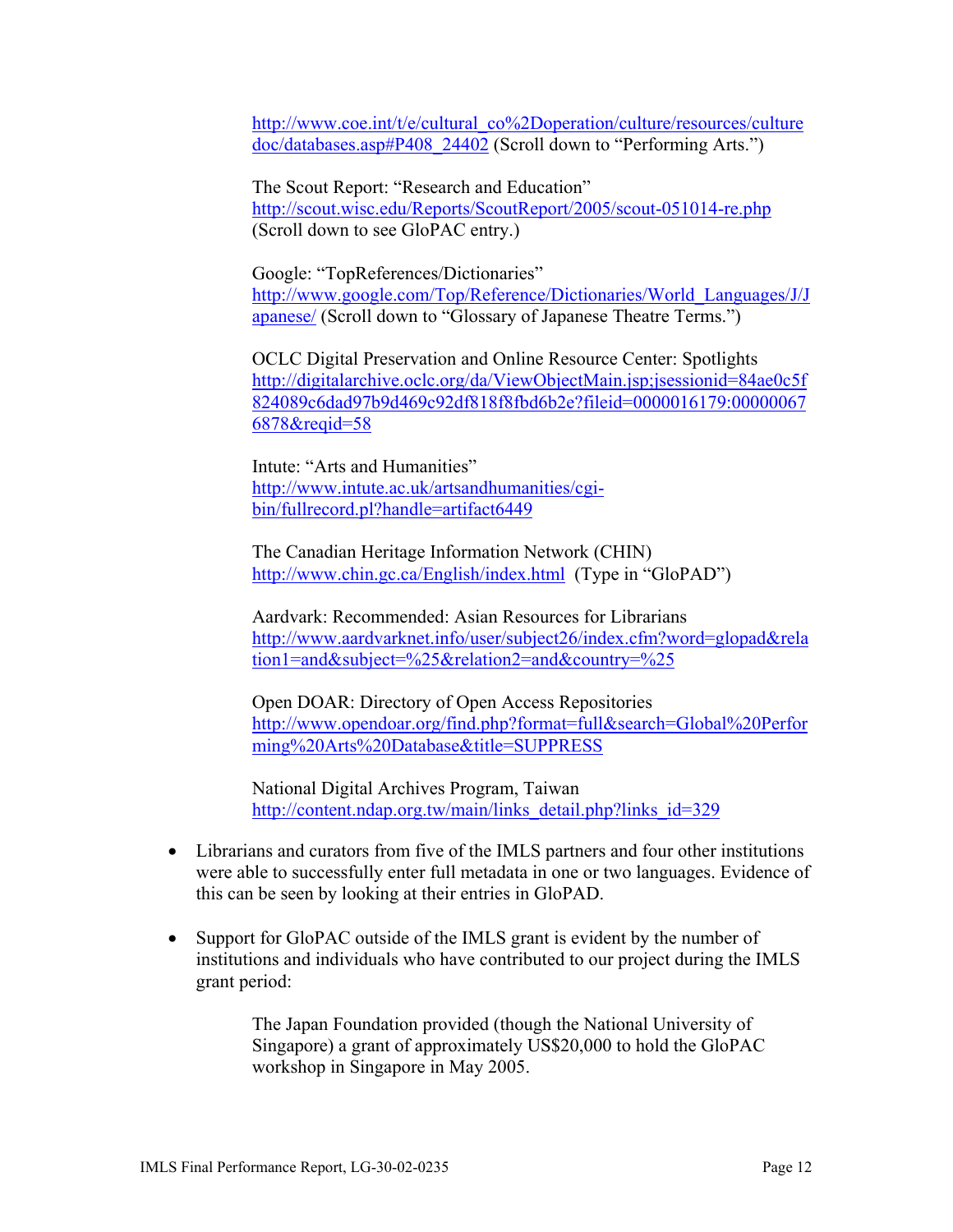Atlantic Philanthropies granted GloPAC \$20,000 to work on creating guidelines and templates for subtitling video clips in two languages, for creating guidelines to input multimedia objects into our database, and for publishing articles about our work in Internet-First University Press.

Hōsei University (Tokyo) and Otani University (Kyoto) provided international travel expenses for their representatives to attend GloPAC workshops in Ithaca. Hōsei provided four round trip tickets from Japan and a single week's lodging for one person; Otani provided one round-trip ticket from Japan.

Individuals (Marvin Carlson, Nikolai Pesochinsky, Karen Brazell, Ann Ferguson, and Monica Bethe) used funding outside of the IMLS grant to give GloPAC presentations and to attend meetings and dissemination events.

As promised in the grant proposal but not reflected in cost sharing, Karen Brazell, the project director, also contributed one quarter of her time for four years to this project.

Columbia University digitized an extra 100 images for use in GloPAD at their expense.

• The following institutions have become GloPAC partners since the beginning of the IMLS grant.

National University of Singapore, Department of Japanese Studies

University of Hawai'i at Manoa, Department of Theatre and Dance

Pennsylvania State University, Department of Comparative Literature

Hōsei University, Tokyo, Nogami Memorial Noh Theatre Research Institute

Kanai Scene Shop Company, Ltd.

• Since the beginning of our IMLS grant, the following people have agreed to be part of our Advisory Board:

> **James R. Brandon**, Professor Emeritus of Theatre, University of Hawai'i at Mānoa

**John C. Coldewey**, Professor, Department of English, University of Washington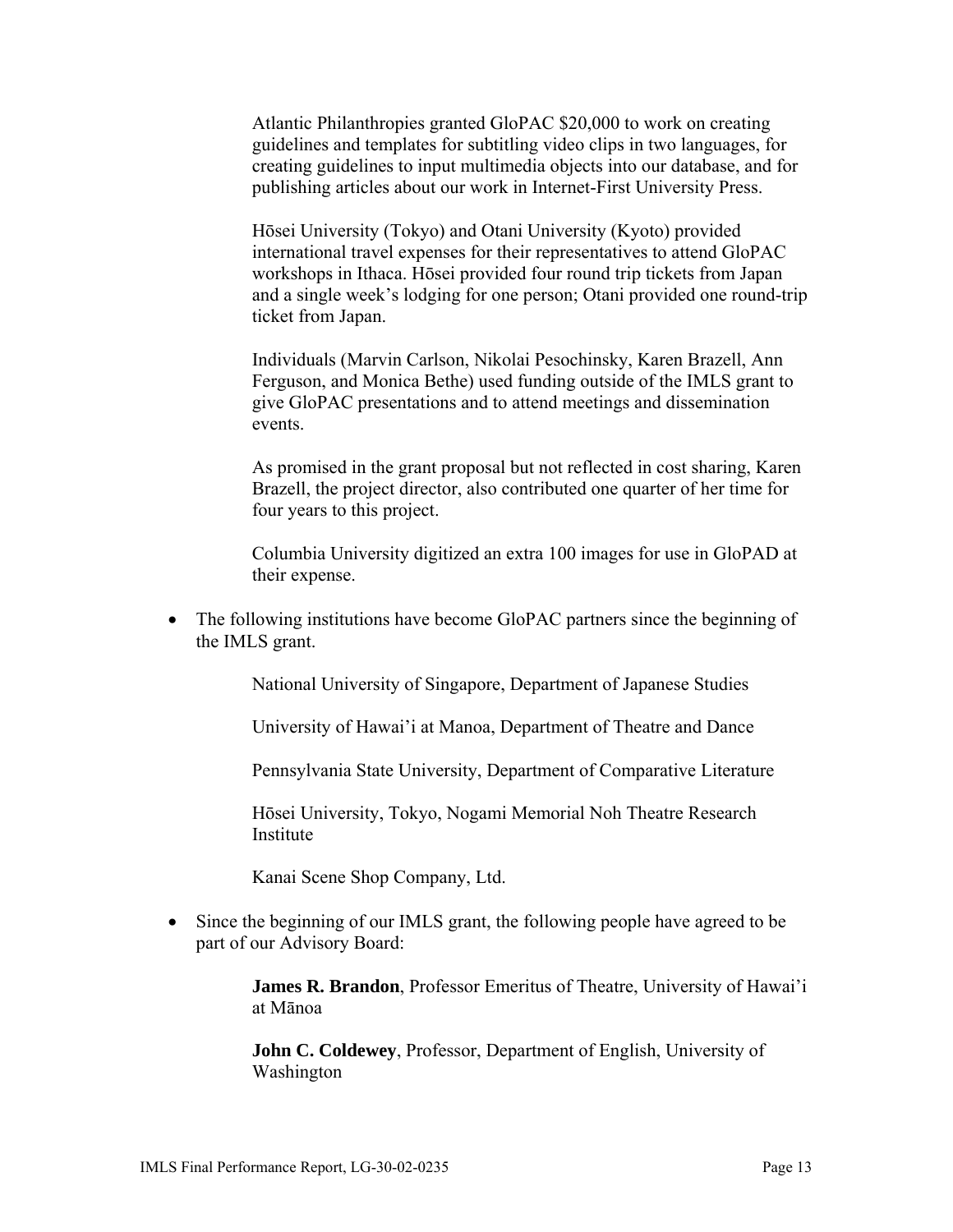**Hal Eager**, Technical Director, Gertrude Stein Repertory Theatre

**J. Ellen Gainor**, Professor, Department of Theatre, Film & Dance, Cornell University

**Thomas Hare**, Professor of Comparative Literature, Princeton University

**Paula Long**, School Librarian, Media Center, Ithaca Unified School District, Ithaca, NY

**Henry D. Smith II**, Professor of Japanese History, Columbia University

**Nishino Haruo**, Director, Noh Theater Research Institute, Hōsei University, Tokyo

**Jeffrey Rusten**, Professor of Classics, Cornell University

**Michael Watson**, International Studies, Meiji Gakuin University

**Elizabeth Wichmann-Walczak**, Professor of Theatre, University of Hawai'i at Mānoa

**Barry B. Witham**, Professor, School of Drama, University of Washington

*e. Other results of the project activities.* 

- Thanks to the success of our IMLS project, GloPAC has received a major grant (two years of support from NEH), for our second major project, the development of Performing Arts Resource Centers (PARCs). The first PARC to be developed as a fully functional site with templates and tools to be used in other PARCs is the Japanese Performing Arts Resource Center (JPARC). The relationship between these PARCs and the database developed with IMLS support is interactive and organic; all the digital objects used in the PARCs will be entered with full multilingual metadata into GloPAD, and users will be given numerous links back to the database for multi-layered research.
- Two Japan organizations (the Toshiba International Foundation and the Japan Foundation) have given us smaller grants to help fund JPARC.
- Two new Japanese organizations—Ritsumeikan University's Digital Archive of Traditional Performing Arts and Fujinami Properties Co. (major resource for props for kabuki and puppet performances in Japan)—have made their considerable resources available to GloPAC projects.
- 37 established scholars joined GloPAC as advisors to JPARC.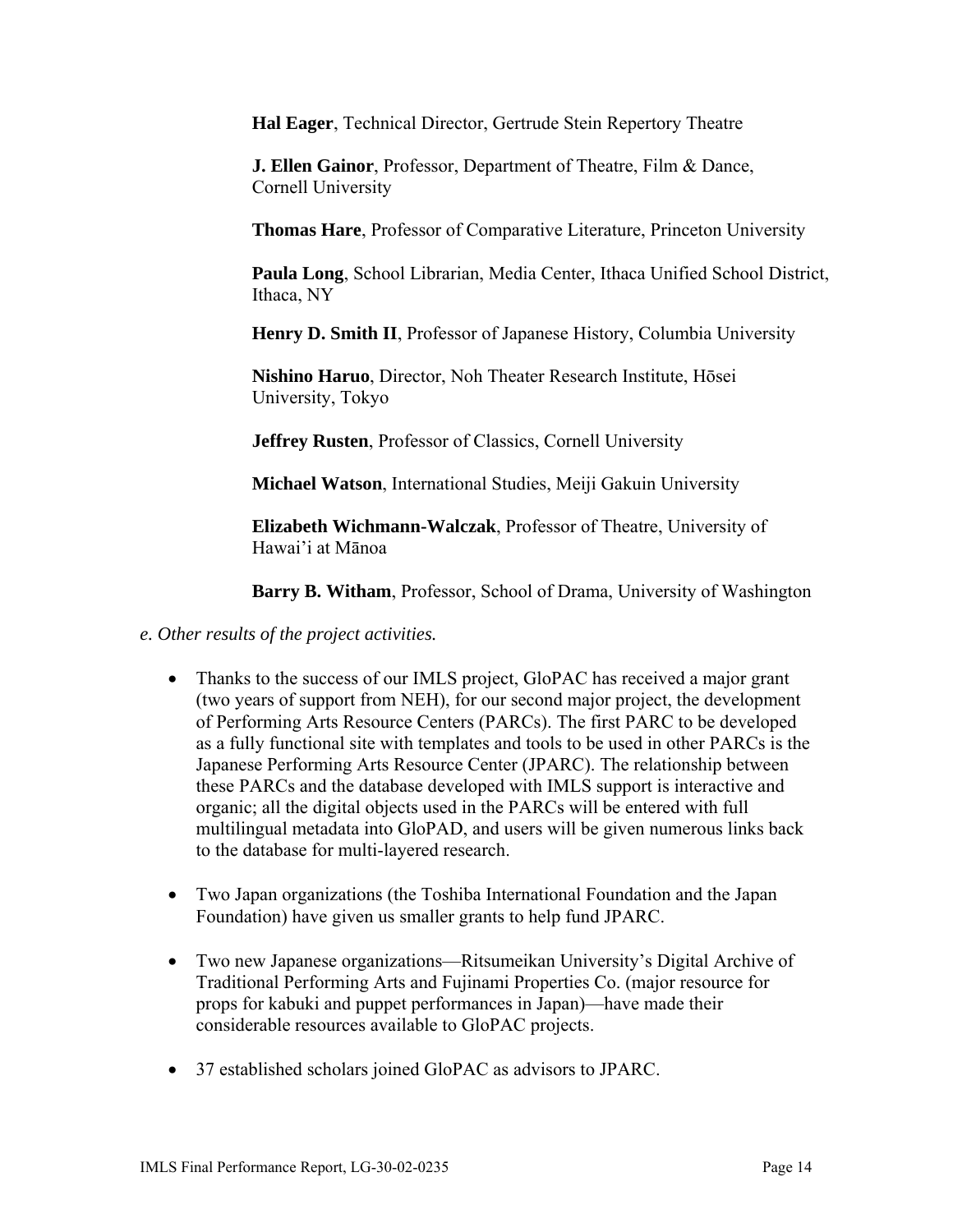- After we have completed JPARC, which is a proof of concept test and which will develop tools and templates to be available for future projects, we intend to seek funding for other Performing Arts Resource Centers based on other geographical areas (Russia, for example), genres (puppetry), audience (9-12 graders), or themes (performing arts at the turn of the  $20^{\text{th}}$  century).
- Both technically and in terms of metadata structuring, our database is now sufficiently developed so that it can easily expand and grow in the future. We thank IMLS for making this success possible.

#### *f. Additional comments/anecdotal information.*

- As we all know, but never seem to take fully enough into account, digital projects almost always take longer and cost more than anticipated, even by experienced staff.
- The comments we receive from users of GloPAD are revealing and sometimes amusing. Many students request help with their school projects, scholars add information to our metadata (one user identified a person in an old Russian photograph we had posted), other institutions (from local high schools to Lincoln Center and BAM) want more information about our organization, and one very well-known government official requested the address of one of our participants, who had been in his high school class.
- We developed a formal permission agreement approved by Cornell University legal counsel, which we translated into Japanese and Russian. Large U.S. institutions found it generally satisfactory, although most made small changes. Smaller American groups and organizations from other cultures rejected it as too jargon laden and requested more simply worded agreements. The matter of copyrights and image rights continues to be problematic, with no clear and universal standards or directions for digital projects such as ours.
- With digital projects, quantifying outcomes during the course of a grant is extremely difficult. It is only after the website is complete at the end of the grant that meaningful statistics become available.
- The one year, no-cost extension to our original grant was crucial to the successful completion of our project.